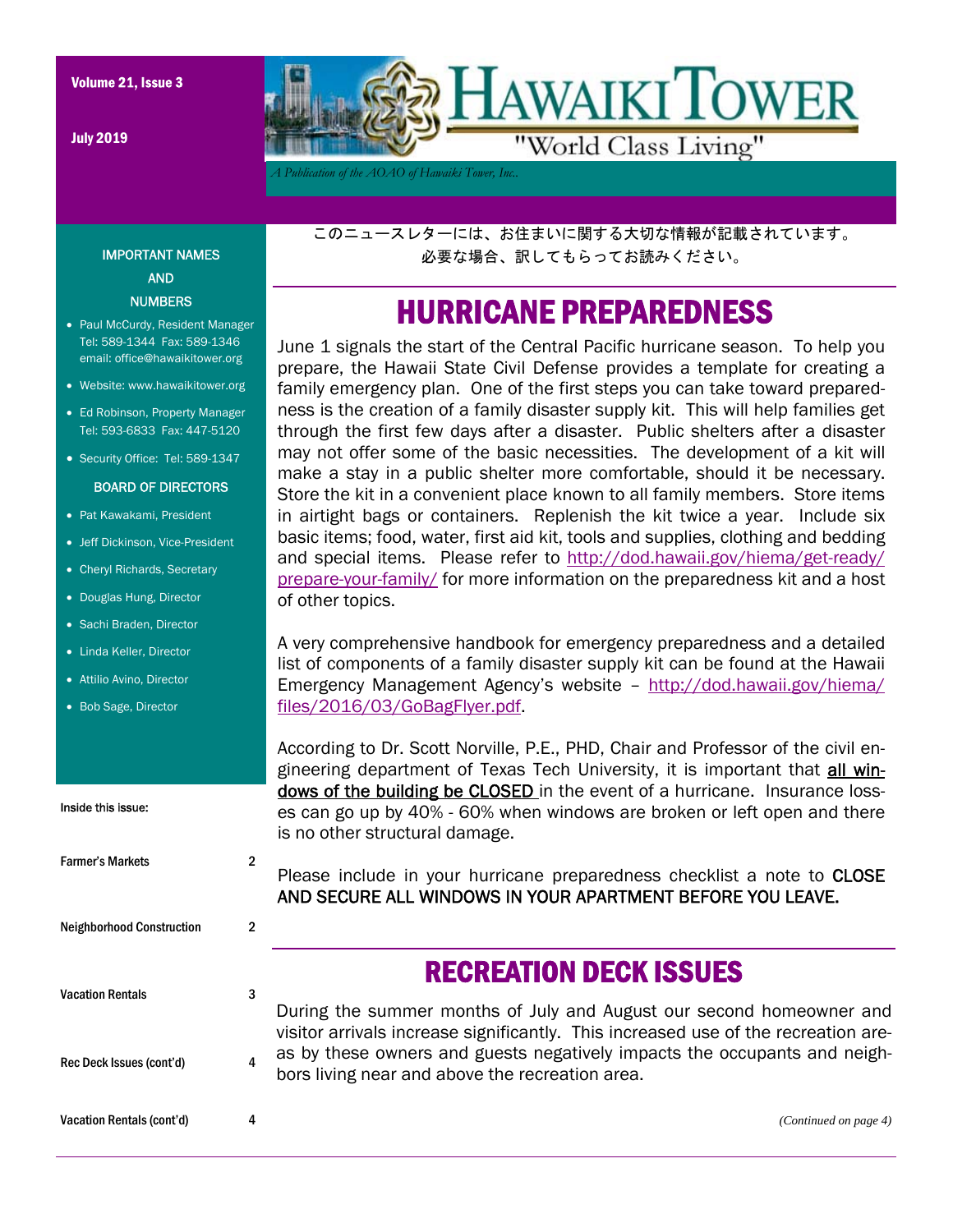### FARMER'S MARKETS

Did you know that there are two farmers' markets each week in our neighborhood? Both are located at 1050 Ala Moana Blvd., which is just on the Diamond Head side I think this summer will be the first time in of Ward Avenue.



Wednesdays are the Ward Sunset Farmer's Market from 4-8pm.

The weekend Kaka'ako Farmer's market is on Saturday mornings from 8am-12pm. Free parking is available, for those who prefer not to walk.

Kaka'ako Farmers Market is located in Honolulu's hippest neighborhood (ours) and brings the abundance of the country into the heart of the city. Plenty of fresh, locally-grown fruits and vegetables, sourced from Hawaiionly farms, and delicious treats and eats line the market aisle.



# NEIGHBORHOOD **CONSTRUCTION**

15 years that there isn't a construction project going on within two blocks of Hawaiki.

The closest construction is the staging yard Nan Inc. has set up for the preliminary site work in preparation for the rail project.

Ala Moana Blvd. will be repaved soon. This will be night work and depending upon the exact location of the work may affect owners on the makai side of Hawaiki.

I'm not aware of any other construction projects within earshot of Hawaiki planned for the foreseeable future. Yay!

HOWEVER, The Kaka'ako neighbor continues to transition from a light industrial area to a mixed use predominantly residential neighborhood.

In addition to 6 projects under construction or nearly completed, three more are permitted. It is likely the developers of these future projects will wait to proceed until the real estate market absorbs the current inventory and conditions favor additional building.

Fortunately for us, these projects are far enough away not to bother us. We will need to be mindful when driving in the neighborhood once these projects are under construction as it is inevitable that road construction will occur and result in an increase in traffic congestion.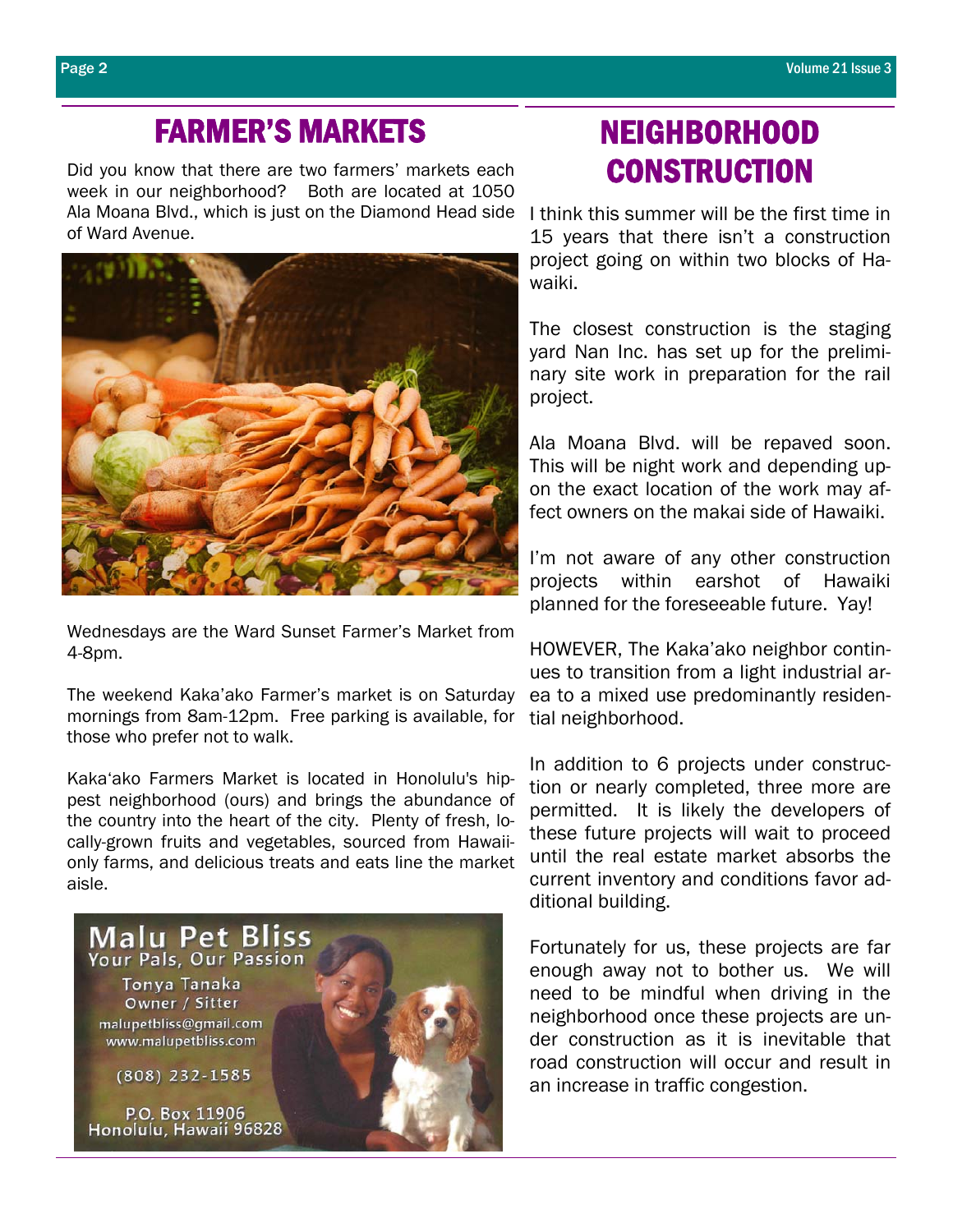# VACATION RENTALS ARE VIRTU-ALLY IMPOSSIBLE NOW

A few years ago we learned that because our building resides in the Kaka'ako neighborhood and is under the jurisdiction of the Hawaii Community Development Corporation (HCDA), vacation/"transient" rentals for less than a 180 day rental period are prohibited.

Despite this, we still see a few of our owners continuing to rent on a short term basis to "guests" and "friends".

#### Beware owners:

HONOLULU, Hawaii (HawaiiNewsNow) - Mayor Kirk Caldwell signed a bill into law in June that will enact some of the toughest new regulations for Oahu's vacation rental industry in nearly 40 years.

In a press conference, Caldwell announced that he was putting his signature to paper on Bill 89, which allows permits to be issued for up to 1,715 owneroccupied bed-and-breakfast rentals.

The measure was passed unanimously by the Honolulu City Council in June.

Currently, there are 770 legal short-term rentals licensed on Oahu, but estimates put the number of illegal vacation rentals from 8,000 to 20,000.

"It's something we've been dealing with for a very long time," Mayor Caldwell said. "There's no middle Infractions often required illegal rental operators to ground here. You have one side or the other side."

Rentals in resort areas, including Waikiki, Ko Olina ers. and Turtle Bay, are exempt from the new law.

"Everything else is illegal," Caldwell said.

On August 1, the day the first of the new bill's stipulations go into effect, city officials will start doing 'digital stings' to crack down on thousands of illegal vacation rentals on Oahu.

Caldwell said Tuesday that the new bill gives inspec-



tors improved enforcement powers because they can simply log onto a computer to see if a vacation rental listing includes a permit number, as it is now required to do.

The old enforcement system — which would "never eliminate" the illegal rentals, Caldwell said — required extensive investigations by investigators who had limited investigative power.

be caught in the act, which required physical site visits to sometimes uncooperative rental property own-

Opponents of the measure continue to believe that the crackdown will necessarily harm local families and Oahu's economy. "The reality is, there was a better way. We worked hard to find a reasonable compromise that would have protected local communities and homeowners while preserving Oahu's tourism economy," the Expedia Group said in a statement.

*(Continued on page 4)*